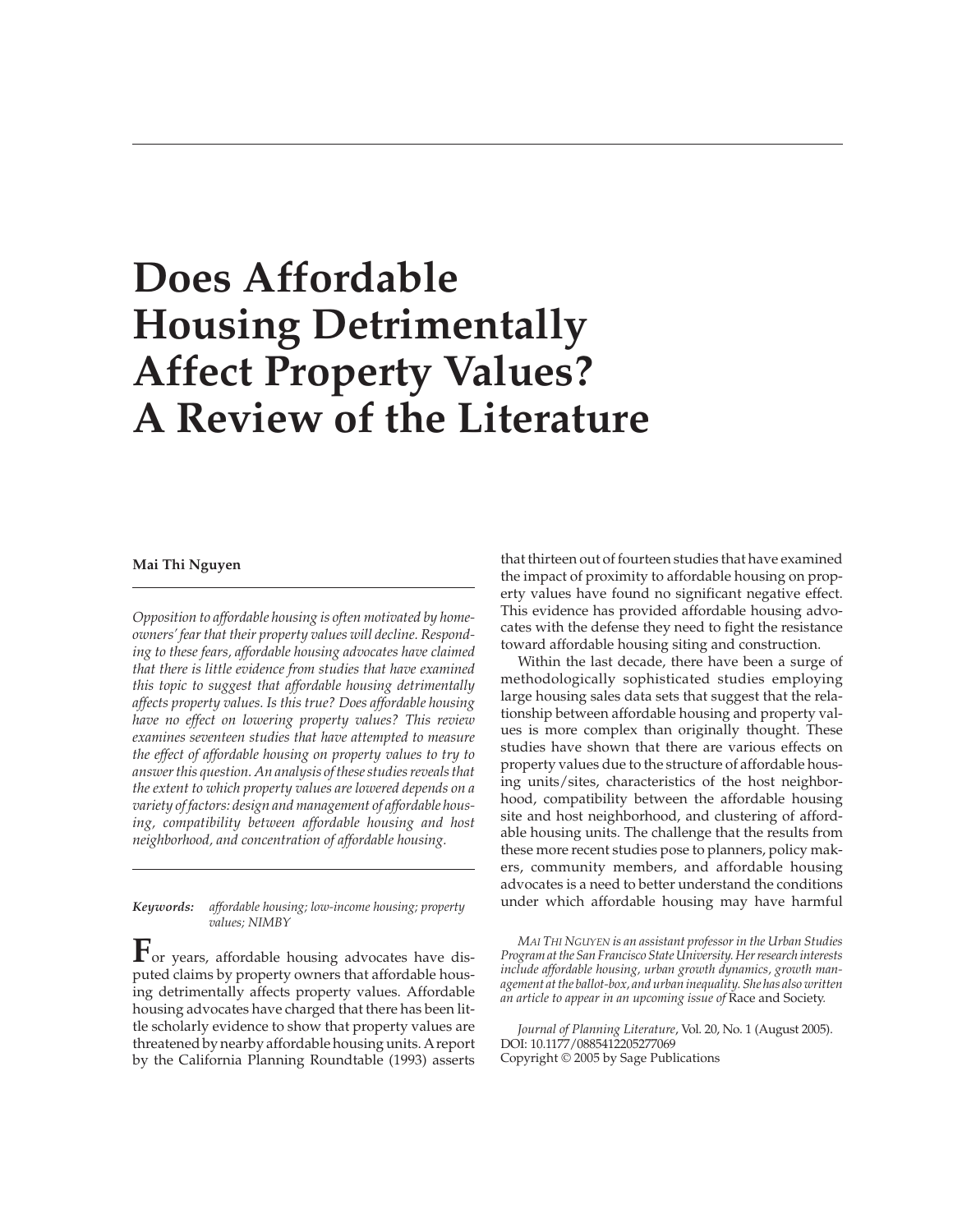effects on property values in order that this may be avoided.

This call to understand the effect of affordable housing on private market home values is especially pertinent currently, when the federal housing policies are emphasizing the integration of low-income households into more economically and socially advantageous neighborhoods. Federal programs, such as Moving to Opportunity, Gautreaux, Housing Choice Voucher Program (e.g., Section 8), and Hope VI are reliant on host communities accepting the entrance of low-income households and low-income housing. The belief that affordable housing reduces the value of property is the core argument among proponents of "not in my backyard" (NIMBY) attitudes. Without a better understanding of the relationship between affordable housing and property values, NIMBY attitudes may prove to be barriers to success for these federal housing policies (Finkel et al. 1996).

This article reviews all studies to date that examine the effect of affordable housing for low-income households on property values. Studies that look at the effect of housing for seniors, $\frac{1}{1}$  persons with disabilities, or special populations are not considered here. Manufactured housing, as an affordable housing type, is also excluded in this review. The purpose of this review is to provide the relevant actors in the provision of affordable housing with an in-depth and comprehensive look at all studies to date, both published and unpublished, which have examined the relationship between affordable housing and property values. There is a brief discussion about early studies on this topic, but the focus here is on more methodologically rigorous studies that have been conducted most recently. This article tries to make sense of the results of these latter studies to inform and educate the planning and policy communities about the circumstances and reasons why affordable housing might or might not lower property values. It is hoped that this information may enable planners and policy makers to aid in the provision of affordable housing without detrimentally affecting the property values of host neighborhoods and help eliminate NIMBY-type opposition toward affordable housing.

#### BACKGROUND

At the close of the twentieth century, the United States experienced levels of unprecedented economic prosperity exemplified by such trends as escalating per capita income, low unemployment rates, and a booming stock market. Concurrently, the country also faced some of the greatest challenges in supplying adequate housing for its population. Federal cutbacks in expenditures on housing (Basolo 1999), coupled with escalating housing prices in metropolitan areas all over the country due to the booming "new economy" (Landis, Elmer, and Zook 2002), placed tremendous strains on households at all income levels, especially those households at the bottom of the socioeconomic hierarchy. Astounding numbers of extremely low- and very-lowincome households having "severe housing problems" (e.g., paying a large portion of their income toward rent and/or living in substandard units) spurred a plea to the building community to look beyond making a profit and toward alleviating the housing affordability crisis that plagued the nation (Power 1999).

The insufficient supply of affordable housing was not the only contributor to the housing crisis. Opposition from community members toward the siting and construction of affordable housing in their community has interrupted and/or completely halted the development of affordable housing projects (Pendall 1999). The reasons behind the resistance to affordable housing are varied and complex. Community members have resisted affordable housing due to concerns regarding quality and design of structures, changing neighborhood character, negative externalities (e.g., traffic congestion and environmental degradation), entrance of "undesirables" into the neighborhood, and antigrowth sentiments in general (Downs 1992; California Planning Roundtable 1993; Pendall 1999; Turner, Popkin, and Cunningham 2000). Oftentimes, these expressed concerns are linked to the fear that their property values will be detrimentally affected.

Although concerns regarding declining property values because of proximity to affordable housing sites have been echoed throughout communities across the nation, there has been limited scholarly investigation into this topic. Early research on this topic is often criticized for issues related to research design and data (Galster, Tatian, and Smith 1999). As a result, the validity of the conclusions in the early research remains in question. Within the last decade, there has been a handful of more sophisticated studies that employ multiple regression techniques on hedonic price models using large housing price data sets to test the relationship between affordable housing and property values (Lyons and Loveridge 1993; Cummings and Landis 1993; Goetz, Lam, and Heitlinger 1996; Briggs, Darden, and Aidala 1999; Galster, Tatian, and Smith 1999; Lee, Culhane, and Wachter 1999; Santiago, Galster, and Tatian 2001). These studies have attempted to analyze the impact of affordable housing on proximally located housing values by controlling for a number of characteristics related to the housing unit, neighborhood, or local area. The results from these more recent studies suggest that the relationship between affordable housing and property values is not a simple one and that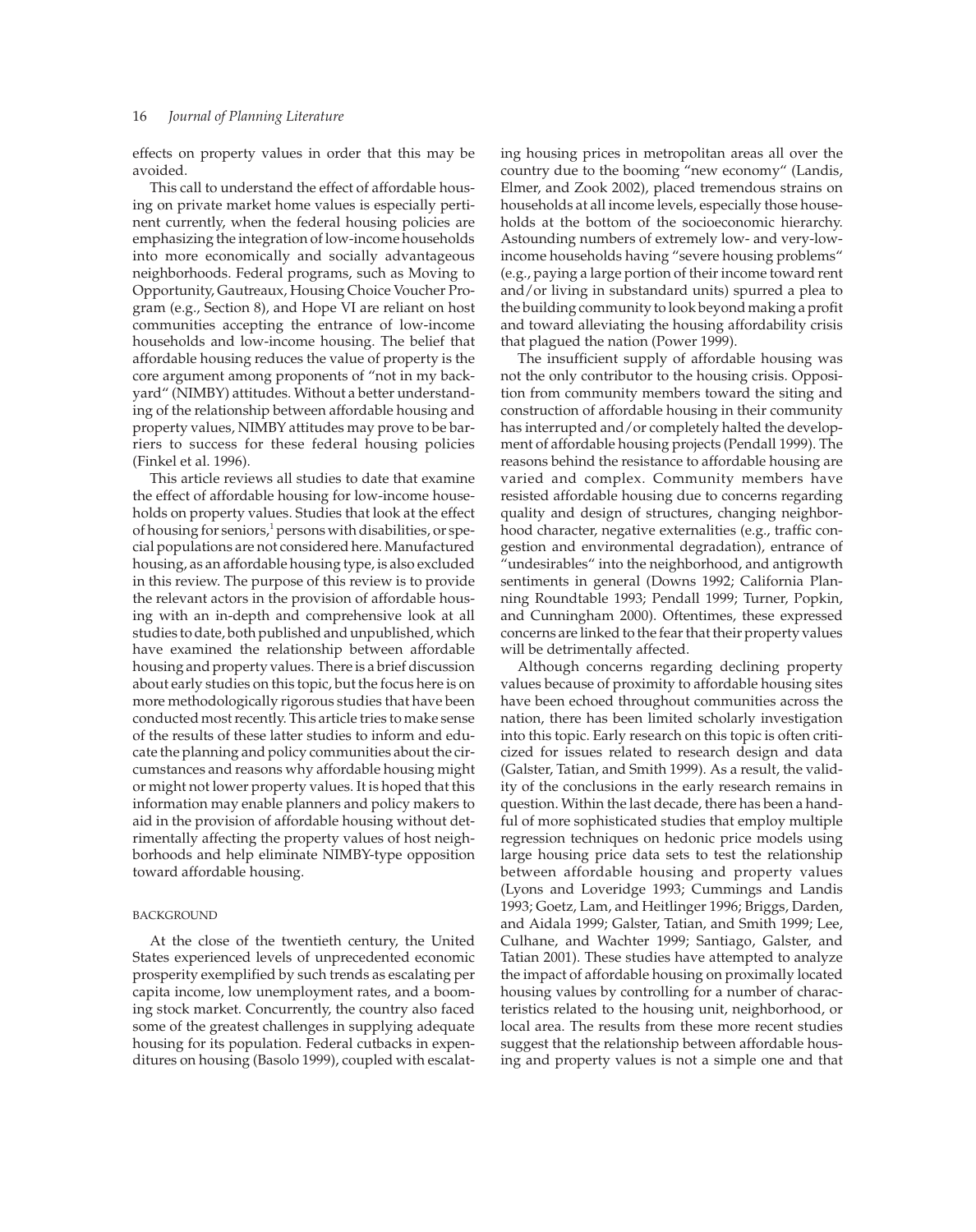there is yet to be a definitive conclusion that can be made. Rather, the nature of the relationship depends on a variety of different factors.

## *What Makes Housing Affordable?*

Before beginning a discussion of the empirical literature, it is pertinent to discuss the use of the term *affordable housing*. When affordable housing is discussed in association with NIMBY and property value decline, it usually involves the physical structure or aesthetic qualities of the affordable housing. Affordable housing, from the opponent's perspective, is conceptualized as a distinct form of housing. Yet within the academic literature, the term *affordable housing* is used more broadly than just to refer to the physical structure of the housing. The most conventional definition of affordable housing among academics and policy makers comes from the Department of Housing and Urban Development (HUD) and reflects the economic ability of a household to afford housing. HUD defines housing as affordable if a household pays no more than 30 percent of its annual income on housing.

HUD's definition of affordable housing is quite broad, considering that households from any income level that pay more than 30 percent of their income (even if by choice) would not be living in affordable housing. Furthermore, although many of the studies in this review use the term *affordable housing*, they do not define or measure it by HUD's definition. It is not clear in some of the reviewed studies whether the households who reside in the affordable housing units are paying no more than 30 percent of their income. Other terms, such as *below-market* or*low-income* have been suggested as better alternatives to affordable housing, but these terms also have their limitations. For example, Section 8 voucher recipients do no necessarily rent below-market housing units. Their units tend to be rented at fair market rates. The term *low-income* is also problematic because it requires some sort of threshold or cutoff; this decision is just as arbitrary as HUD's 30 percent income criterion. Some scholars have argued for more sophisticated measurements of housing affordability, such as a sliding scale that accounts for the number of people in the household as well as their income (Stone 1993).

This review does not analyze the merits of different terminology or measurement of affordable housing, although much work is needed in this area. Instead, the emphasis is on looking at the empirical studies in order to gain a better understanding of the effects of affordable housing, however defined by the researcher(s), on property values. These studies examine housing programs, sites, or units that are intended to make housing more affordable to low-income populations.

## THE LINK BETWEEN AFFORDABLE HOUSING AND PROPERTY VALUES: EMPIRICAL FINDINGS

The debate over whether or not property values are detrimentally affected by nearby lower-income housing is not a new one. Studies examining this relationship date back to the 1960s, but there are a number of reasons to believe that there is not enough evidence to make a definitive statement about the nature of the relationship. One reason for this may be due to the multitude of different types of affordable housing programs studied, including public housing, subsidies to property owners providing affordable housing, subsidies to affordable housing tenants, and homeowner assistance. The nature of a program and the way in which it is implemented may differentially affect housing prices. For example, a six-story public housing structure may have substantially different impacts on a neighborhood than the addition of one Section 8 voucher household. Another reason is that, until recently, there have been few studies that employ sound research design and data analysis techniques. Finally, the available studies have focused on small geographic areas, usually a few neighborhoods, a city, or a county and therefore, the results may be context specific and difficult to generalize to other places. With these caveats, the available studies do provide some interesting insights into the relationship between affordable housing and private market housing values.

# *First-Wave Studies: Test versus Control Area Methodology*

While early studies examining the effects of affordable housing on neighboring property values were helpful in their attempts to reduce fears about declining property values, they lacked methodological rigor, which poses problems for the validity of their results. The majority of the studies that were conducted prior to the early 1990s used the test versus control area meth- $\alpha$ dology, $\alpha^2$  which fueled much criticism. This methodology entails locating neighborhoods that contain affordable housing units and/or sites and "matched" neighborhoods that do not have affordable housing but have comparable characteristics. Then, property values of homes in neighborhoods that contain affordable housing are compared to those neighborhoods that do not have affordable housing. Although a variety of different affordable housing types are examined, all of the studies using this methodology note that either there is no statistically significant difference in property values between the test and control area or that affordable housing has a positive effect on nearby property values. Table 1 provides results of studies that use the test versus control area methodology.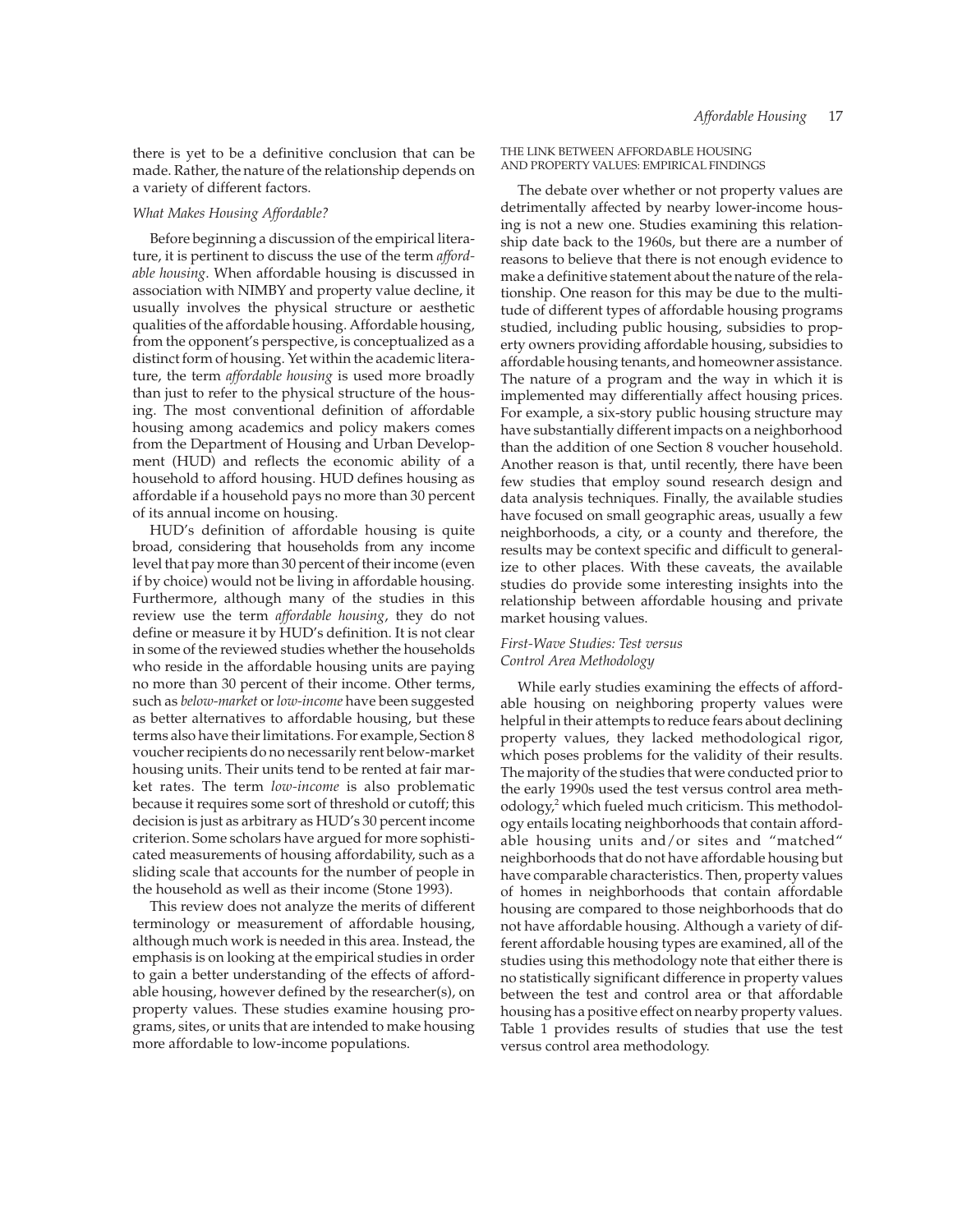The major problem with this methodology is that although investigators attempted to choose comparable neighborhoods, there may have been either differences not easily apparent to the investigator or nuances of the neighborhood that could not be captured by this type of methodology but that nonetheless affected housing prices. Neighborhood boundaries were often delineated by the investigators' judgment of neighborhood similarities, which could prove to be problematic. The inclusion or exclusion of one block may significantly affect study outcomes. Furthermore, this methodology does not allow for controlling a variety of pertinent factors that may influence housing values. $3$ Evidence that controls are important can be found in Lee, Culhane, and Wachter's (1999) study of Philadelphia federally assisted housing programs. When neighborhood controls and affordable housing type are included in their regression analyses, their results are different from when these factors are omitted.

Another limitation of this first wave of studies involves sampling design. First, there were many different types of affordable housing programs that were examined, including public housing, below-market interest rate (BMIR), Section 8, Section 23, Section 236, and others. It is difficult to compare studies that look at different housing programs because of the unique nature of each program. Second, these studies looked at a very small sample of affordable housing unit/sites in a small geographic region, usually a neighborhood or a city. Small sample sizes limit the statistical power of the study, and the limited geographic scope makes these studies difficult to generalize.

These early studies can also be criticized for not providing information on trends in housing prices over time (except Rabiega, Lin, and Robinson 1984). The majority of these studies are cross-sectional and, therefore, are not able to determine whether or not housing prices were on the rise or falling before the time of the study. Therefore, the results of the analyses may merely be capturing existing trends in housing prices and*not*the effect of affordable housing. Cross-sectional case studies only provide a snapshot of the current situation at the time of the study and are unable to assess whether the affordable housing caused the property values to change or if property value decline induced the entry of affordable housing. These are important matters to consider.

There are a number of reasons to be critical of the results of these early studies, yet they appear to come to the consensus that property values are not detrimentally affected by proximally located affordable housing units.<sup>4</sup> In other words, there is no statistically significant relationship between affordable housing and nearby property values. According to these studies, there may even be instances in which affordable housing has a positive influence on property values. Even though these investigators may argue that a positive relationship exists, the methodological shortcomings and the complexity of the problem make it difficult to ascertain the causal nature of the relationship.

Early studies leave unanswered many important questions about the relationship between property values and affordable housing. For example, does the introduction of affordable housing into a neighborhood lower property values, or are property values declining in neighborhoods where affordable housing is sited? How does the supply and demand of housing in the local housing market affect the relationship between affordable housing and property values? What are the existing housing price trends in the neighborhoods studied? What are the characteristics of the affordable housing unit/site that might influence property values? A second generation of analyses sought to tackle these tough questions.

# *Second-Wave Studies: Multiple Regression of Hedonic Price Models*

Within the last decade, there has been a surge of studies on the topic of how affordable housing relates to housing prices. This is due in part to the desire of affordablehousing advocates and scholars to counter claims by community members regarding the decline in property values, but also because large amounts of housing price data are more readily available. Furthermore, advances in Geographic Information Systems (GIS) have enabled more sophisticated spatial analyses of this nature. These factors have spurred the second wave of studies on this topic. Employing multiple regression techniques (hedonic models<sup>5</sup>), the second wave of studies are better able to control for mediating factors that may influence the relationship between affordable housing and nearby property values. These mediating factors include demographics, quality of the affordable housing structure, characteristics of the neighborhood, macrolocational amenities, distance from affordable housing structure, housing sales cycle, and type of affordable housing program.

Implicit in the assumption of hedonic price models is the idea that home buyers place a monetary value on characteristics of the home that they are purchasing. For example, home buyers might value the square footage of the home more than an additional garage space. With hedonic estimation techniques, it is possible to determine how much more the home buyer values the added square footage over the additional garage space. If affordable housing does indeed cause lower property values, hedonic price models capture the monetary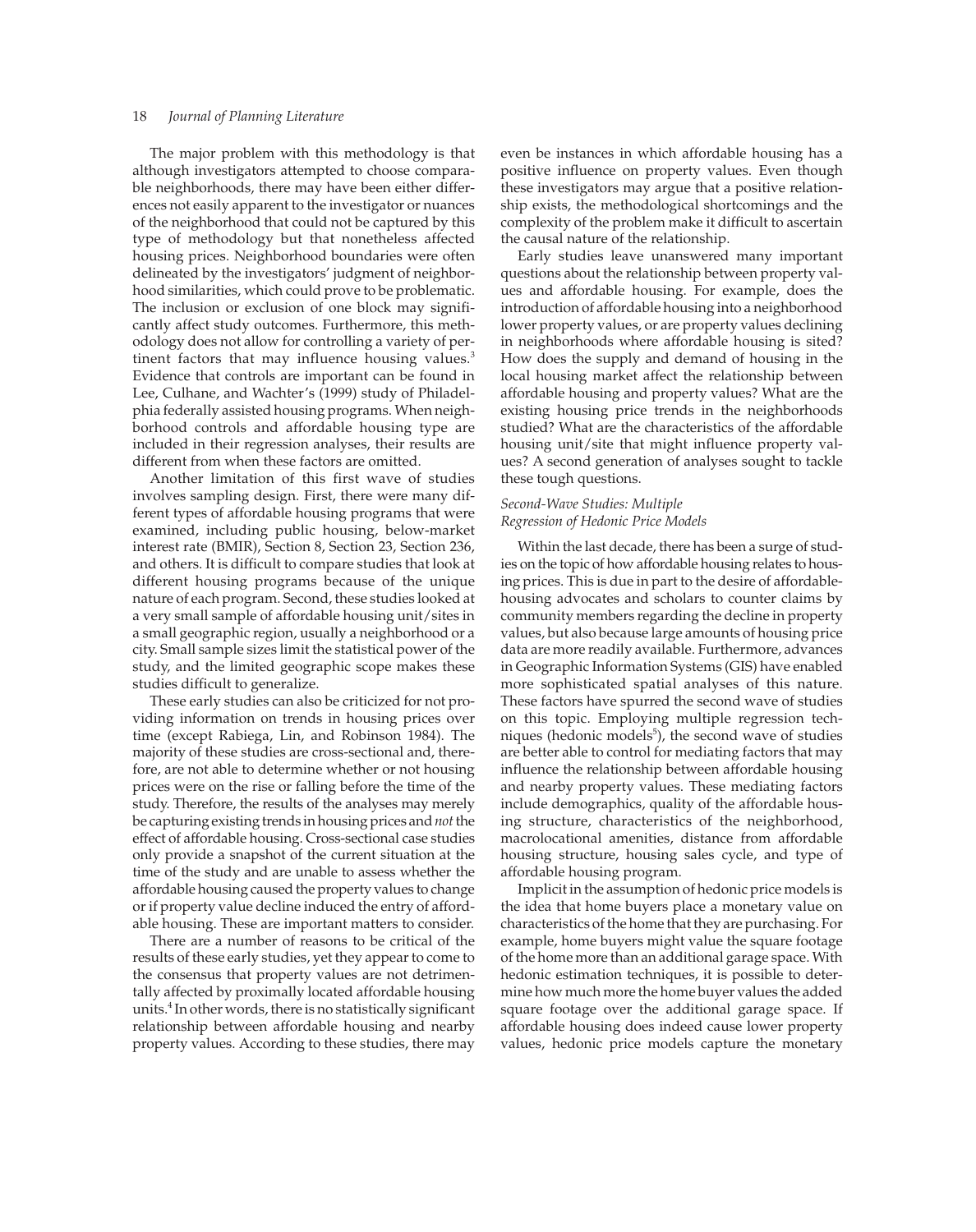| Author(s)                           | Year | Sample Size                             | Study Area                          | Program                                                                                                                                                                                                          | Relationship<br>with Property<br>Values |
|-------------------------------------|------|-----------------------------------------|-------------------------------------|------------------------------------------------------------------------------------------------------------------------------------------------------------------------------------------------------------------|-----------------------------------------|
| Nourse                              | 1963 | 3 sites                                 | St. Louis,<br>Missouri              | Public housing                                                                                                                                                                                                   | 2 sites: None<br>1 site: $(+)$          |
| Schafer                             | 1972 | 132 units                               | Los Angeles,<br>California          | Below-market interest<br>rate (BMIR)                                                                                                                                                                             | None                                    |
| DeSalvo                             | 1974 | 62 housing<br>projects                  | New York                            | Mitchell-Lama housing<br>projects                                                                                                                                                                                | $(+)$                                   |
| Saunders and<br>Woodford            | 1979 | 50-unit housing<br>project              | Jefferson County,<br>Colorado       | Section 236                                                                                                                                                                                                      | None                                    |
| Baird                               | 1980 | 4 subsidized<br>housing projects        | Fairfax County,<br>Virginia         | 50-unit public housing<br>92 townhouse mixed-<br>income complex                                                                                                                                                  | $^{(+)}$<br>$^{(+)}$                    |
|                                     |      |                                         |                                     | 37-unit subsidized<br>apartment complex                                                                                                                                                                          | $^{(+)}$                                |
|                                     |      |                                         |                                     | 204-unit Section 236<br>development                                                                                                                                                                              | $(-)$                                   |
| Sedway and<br>Associates            | 1983 | 4 affordable<br>housing<br>developments | Marin County,<br>California         | 75-unit low-income<br>rental development,<br>owner-built affordable<br>housing development,<br>market rate with<br>inclusionary units<br>development,<br>inclusionary rentals<br>and below-market-rate<br>condos | None                                    |
| Warren, Aduddell,<br>and Tatalovich | 1983 | 4 subsidized<br>housing sites           | Chicago and Cook<br>County, Chicago | Section 8, Section 23,<br>Section 236, Section 221 (d)(3),<br>and public housing                                                                                                                                 | $^{(+)}$                                |
| Babb, Pol, and Guy                  | 1984 | 22 subsidized<br>housing sites          | Memphis,<br>Tennessee               | Section 8, Section 23,<br>Section 236, Section 221 (d)(3),<br>and public housing                                                                                                                                 | None                                    |
| Rabiega, Lin,<br>and Robinson       | 1984 | 6 sites                                 | Portland, Oregon                    | Public housing                                                                                                                                                                                                   | $(+)$                                   |
| Guy, Hysom,<br>and Ruth             | 1985 | 4 sites                                 | Fairfax County,<br>Virginia         | <b>BMIR</b>                                                                                                                                                                                                      | $(-)$                                   |

TABLE 1. First-Wave Studies: Test versus Control Area Methodology

impact of locating near an affordable housing site, while controlling for other relevant factors.

A careful review of these hedonic price studies leads the reader to conclude that property values *can* be detrimentally affected by proximally located affordable housing, but that there are ways to reduce the chance of this occurring. There are various measures that affordable housing suppliers can take to reduce the likelihood that property values will fall. These measures include ensuring that the affordable housing unit is (1) of quality design and management, (2) compatible with the host neighborhood, and (3) not concentrated among other affordable housing. Furthermore, different types of affordable housing, such as rehabilitated, newly constructed, and existing housing, affect property values that are conditional on a variety of factors. A list of results for the hedonic price studies can be found in Table 2. Included in the table are details about type of affordable housing included in the study as well as their effects—whether positive, negative, or mixed—on property values.

#### QUALITY CONTROL MATTERS

On the whole, extant research suggests that locating near affordable housing can indeed have harmful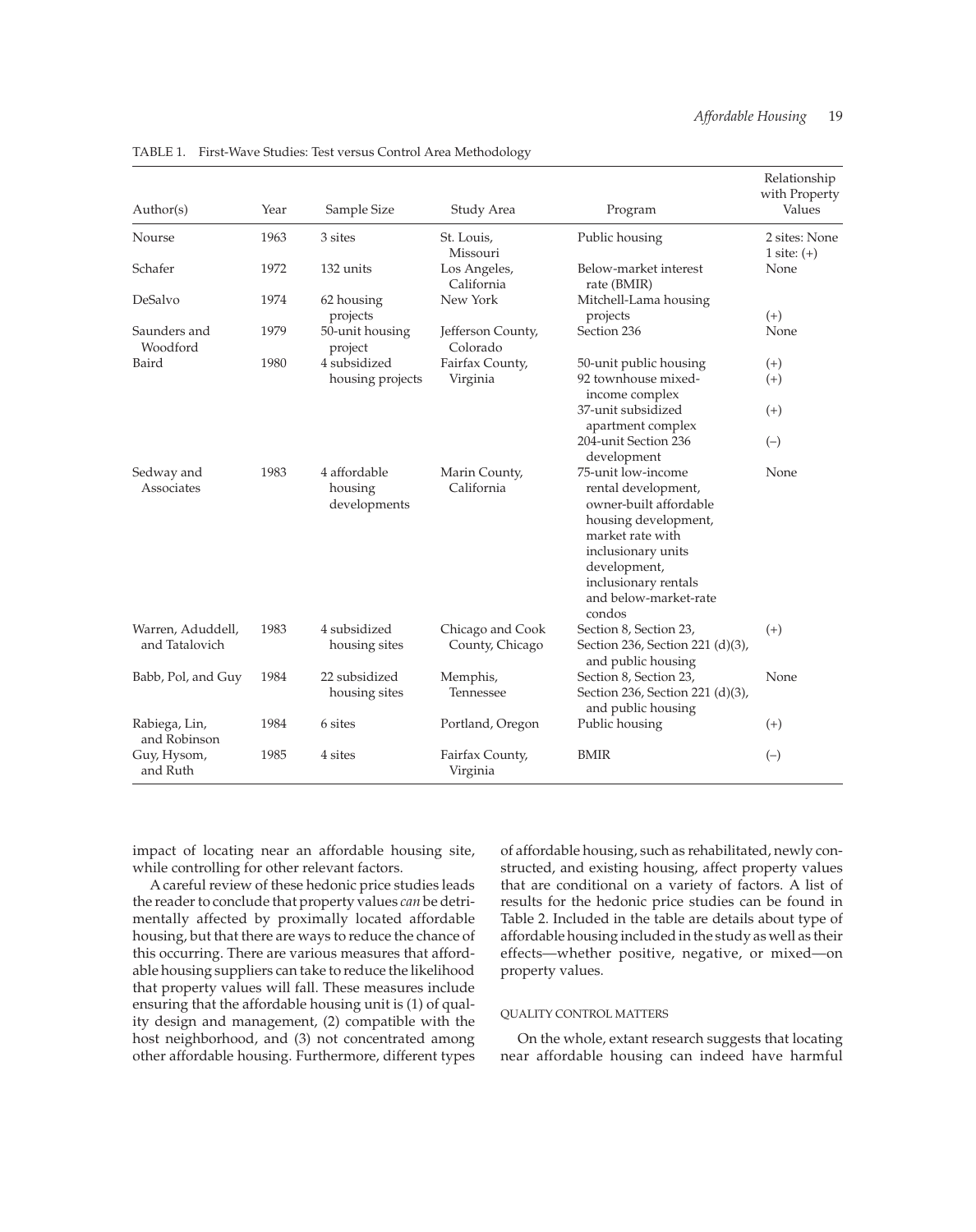| Author(s)                        | Year | Sample Size                      | Study Area                                                             | Program or Type                                                                                         | Relationship<br>with Property<br>Values                                                                          |
|----------------------------------|------|----------------------------------|------------------------------------------------------------------------|---------------------------------------------------------------------------------------------------------|------------------------------------------------------------------------------------------------------------------|
| Cummings and                     | 1993 | 2 developments                   | San Mateo County,<br>California<br>San Francisco County,<br>California | 42-unit condominium project<br>for families and seniors<br>96-unit condominium project<br>for families  | None                                                                                                             |
| Landis                           |      |                                  |                                                                        |                                                                                                         |                                                                                                                  |
|                                  |      |                                  |                                                                        |                                                                                                         | Mixed: Not<br>significant<br>if located<br>within $1/8$<br>or $1/4$ mile<br>$but (-)$<br>effect at $1/2$<br>mile |
| Lyons and<br>Loveridge           | 1993 | 120 projects                     | Ramsey County,<br>Minnesota                                            | Section 8 EV, Section 236,<br>below-market interest<br>rate (BMIR)                                      | None                                                                                                             |
|                                  |      |                                  |                                                                        | Section $221(d)(3)$                                                                                     | $^{(+)}$                                                                                                         |
|                                  |      |                                  |                                                                        | Public housing                                                                                          | $(+)$                                                                                                            |
|                                  |      |                                  |                                                                        | Section 8 NC&R                                                                                          | Mixed                                                                                                            |
| Goetz, Lam, and<br>Heitlinger    | 1996 | 100 projects with<br>3,600 units | Minneapolis,<br>Minnesota                                              | Community Development<br>Corporations (CDC)-<br>developed subsidized<br>housing                         | $(+)$                                                                                                            |
|                                  |      |                                  |                                                                        | Privately owned and publicly<br>subsidized housing, public<br>housing                                   | $(-)$                                                                                                            |
| Briggs, Darden,<br>and Aidala    | 1999 | 7 developments                   | Yonkers, New York                                                      | Scattered-site public housing                                                                           | None                                                                                                             |
| Galster, Tatian,<br>and Smith    | 1999 | $4,969$ sites                    | <b>Baltimore County,</b><br>Maryland                                   | Section 8 certificate and<br>voucher                                                                    | Aggregate<br>Data: $(+)$<br>$6+$ sites<br>within 500<br>feet: $(-)$                                              |
| Lee, Culhane,<br>and Wachter     | 1999 | not provided                     | Philadelphia,<br>Pennsylvania                                          | Public housing, scattered-site<br>public housing, Section 8<br>certificate and voucher,<br><b>LIHTC</b> | $(-)$                                                                                                            |
|                                  |      |                                  |                                                                        | FHA housing, PHA home<br>ownership programs,<br>Section 8 NC&R                                          | $^{(+)}$                                                                                                         |
| Santiago, Galster,<br>and Tatian | 2001 | 167 sites                        | Denver, Colorado                                                       | Dispersed rehabilitated public<br>housing                                                               | $(+)$                                                                                                            |

TABLE 2. Second-Wave Studies: Hedonic Price Estimation Methodology

NOTE: LIHTC = Low-Income Housing Tax Credit (program); FHA = Federal Housing Administration; PHA = Public Housing Administration.

effects on proximally located property values. But, when negative effects exist, the magnitude of the effect appears to be relatively small, controlling for other factors of the property, such as quality and management of the affordable housing structure. Lyons and Loveridge (1993) placed the devaluation of property into perspective by stating, "Adding one subsidized unit within a quarter mile radius of a house has the same dollar impact on that house's value as removing half a square footage in their houses" (p. 59). This suggests that when effects on property value are found, they tend to be quite small.

Some researchers argue that property value decline may be mitigated. Cummings and Landis (1993), for example, argued that the quality and design of the affordable housing structure is a stronger predictor of prop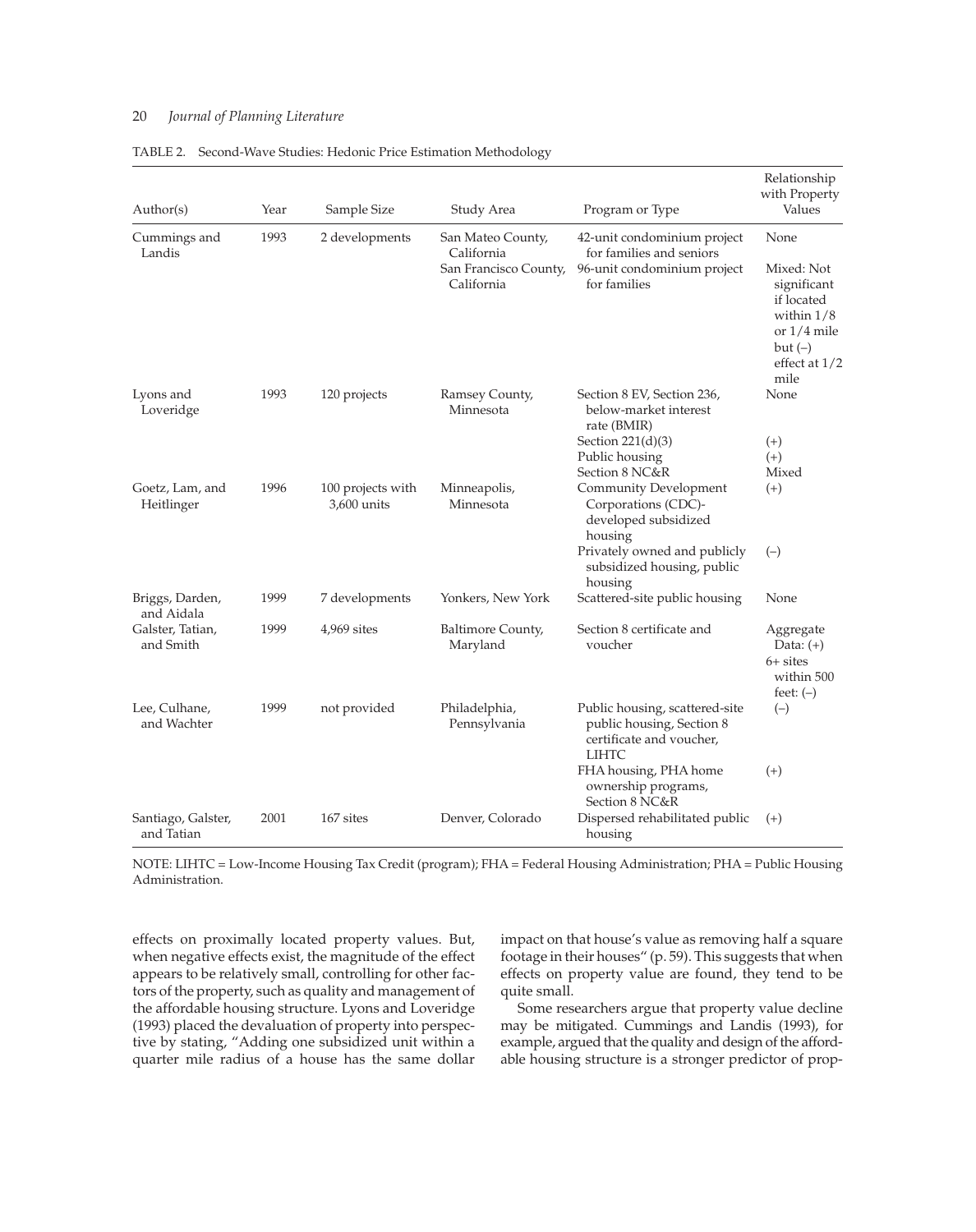erty values than proximity to it. Their cross-sectional study of six affordable housing developments, of which four were strictly elderly, one was both elderly and family, and one was a family-only-type development, found that overall, proximity to these affordable housing developments did not significantly affect single-family housing values. They attribute this to the conscientious effort of the nonprofit builders to design the affordable housing to "match their neighborhoods in terms of size, scale, design, and amenities" (Cummings and Landis 1993, 3). Examining the two units that housed families, there were no robust findings to support the claim that affordable housing causes property value decline. There was a negative effect found for one affordable family development when private market homes were located within a 1/2-mile radius, but no effect at closer distances (1/4 and 1/8 miles). Cummings and Landis point out that if property values are truly affected, the homes closer to the affordable housing should be more negatively affected. Yet, their findings do not reveal this and, therefore, leave doubt that a negative relationship between affordable housing and property value exists.

Not only can a well-maintained affordable housing development *not* detrimentally affect property values, it is conceivable that it can raise property values in neighborhoods, such as those that contain abandoned homes and neglected or physically deteriorating properties. Evidence of this is found by Santiago, Galster, and Tatian's (2001) study of rehabilitated public housing in Denver. The sites that were chosen to be rehabilitated were more likely to be located in deteriorating areas. Upon rehabilitation of these sites, surrounding housing values significantly appreciated due to the visible difference between the quality of the rehabilitated housing and the existing housing in the neighborhood.

Others suggest that it is not just quality of design but also good management of affordable housing as well as owner-occupied housing in a neighborhood that can bolster property values (Goetz, Lam, and Heitlinger 1996). Studying the impact of nonprofit multifamily subsidized housing developed by Community Development Corporations (CDC) in Minneapolis, Goetz, Lam, and Heitlinger (1996) found positive effects on property values. They maintain that for every 100 feet closer to CDC-developed housing, a property was valued \$86 more than if it was not. Goetz and colleagues also examined the effect of public housing and privately owned, publicly subsidized housing and found that, in contrast to CDC-developed subsidized housing, these types of affordable housing depressed nearby property values. They found that for every 100 feet closer to a public housing unit or privately owned, publicly subsidized housing unit, a property's value decreased by \$46 and \$82, respectively, than if it was not. They maintained that the differential effect between the affordable housing types on housing values was due to the quality of management. CDC housing is usually run by neighborhood-based organizations and, therefore, management is quicker to respond to community concerns and is more in tune with community needs than are private owners of subsidized housing or public housing managers. It is interesting that Goetz and colleagues also contended that the actions of private landowners had more of an impact on housing values than the mere existence of subsidized housing in a neighborhood. For example, they found that proximity to an abandoned home reduced a property's assessed total value by \$859.98, and substandard homes compared with homes in standard condition were \$7,473 less, on average. These numbers reveal that locating near a property that has not been kept up or has been abandoned by private owners can have a more significant effect on property values than locating near subsidized housing. A conclusion that can be made from their results is that quality and management of property affects property values, regardless of whether it is an affordable housing or privately owned unit.

Quality is important for various types of affordable housing (e.g., newly constructed, rehabilitated, and existing) for a number of different reasons. Newly constructed affordable housing units, depending on the design and size of the structure, may attract much attention. If nearby residents react negatively toward the construction of the affordable housing, this may induce "panic" sales of nearby housing at reduced rates. On the other hand, Briggs, Darden, and Aidala (1999) suggested that attention to the quality and design of the structure may curtail these panic sales and subsequent deterioration of property values. Theirs was the only study that examined before- and aftereffects of new affordable housing developments, and they found no harmful effects, even in the face of fierce public opposition. These results suggest that new construction of affordable housing, when done well, does not necessarily bring about lower property values.

Rehabilitated affordable housing brings about different issues than new housing construction. Theoretically, there is little reason to believe that newly rehabilitated housing would lower property values; the very goal of rehabilitated housing is to improve the quality and appearance of the housing structure, which results in an upgrade in the quality of the host neighborhood as a whole. Consequently, rehabilitation should encourage greater growth in housing values in surrounding neighborhoods. The magnitude of the property value increase may depend on the difference in quality between the rehabilitated structure and the surrounding housing. If the rehabilitated structure is dramati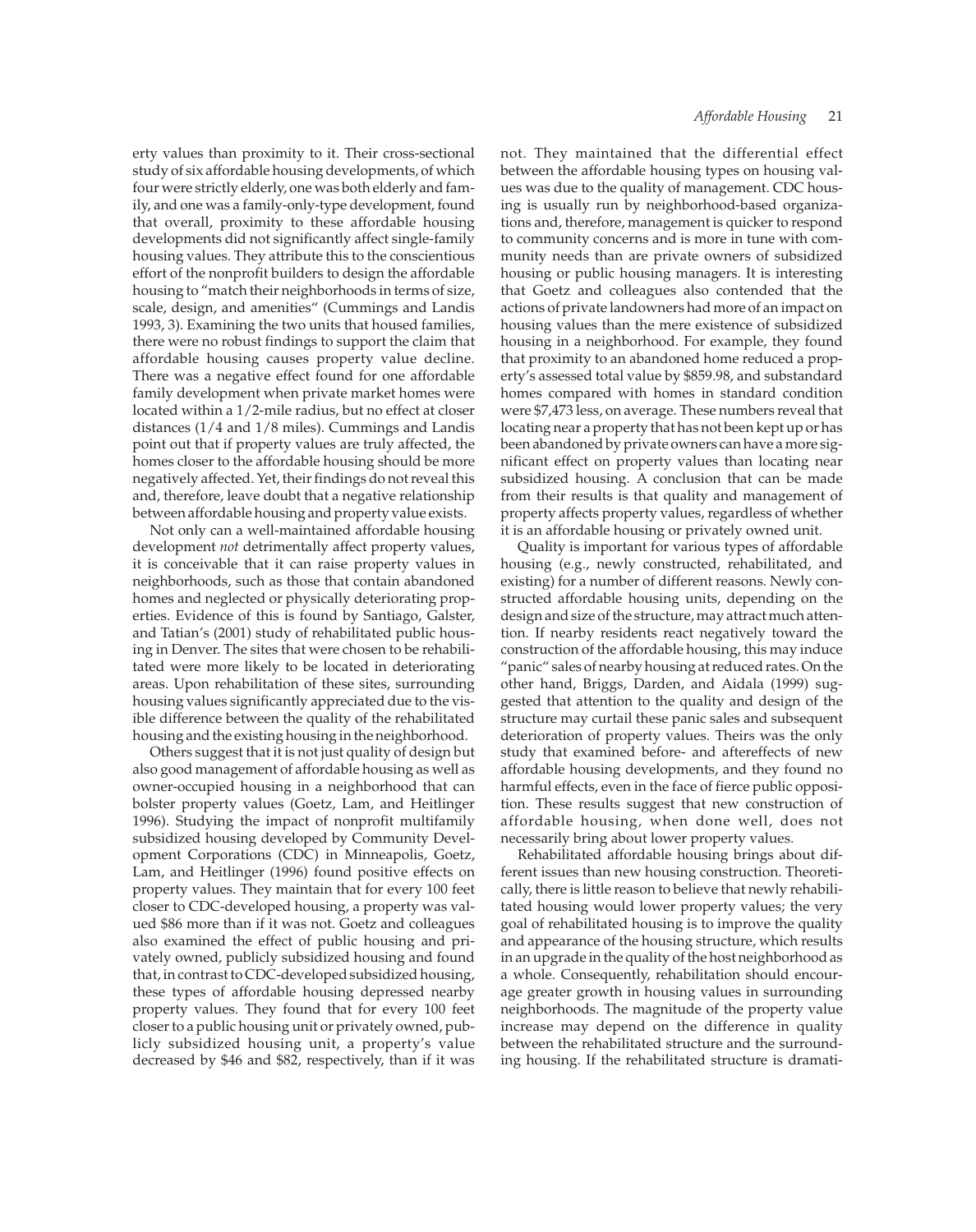cally better improved than its neighbors, this could boost property values in the neighborhood significantly. If after rehabilitation, the structure is still below par in quality to existing housing, the effect on property values in the neighborhood may not be as dramatic. Two studies looking at the effects of rehabilitation— Goetz, Lam, and Heitlinger (1996) and Santiago, Galster, and Tatian (2001)—find strong support for the beneficial impacts of rehabilitated affordable housing. They suggest that when rehabilitation occurs in depreciating and deteriorating neighborhoods, the positive benefits to nearby property values are greater. In addition, conscientious maintenance and management of these properties may also help to boost nearby property values. The evidence shows that rehabilitating housing can be an effective means to provide low-income households with a home while also improving the condition, both aesthetically and financially, of the host neighborhood.

Existing housing that is converted to affordable, or that is newly rented by affordable housing tenants, does not necessarily affect property values because there may be no visible changes to the structure. Moreover, neighbors may never be aware that these structures are affordable or that the tenants are low-income. This is often true of the Section 8 certificate and voucher program, which allows households the possibility of confidentially renting housing in the neighborhood of their choice (within the designated rent level). In this case, there should be no perceptible effect on property values if the quality of the structure is comparable to that of neighboring properties. Lyons and Loveridge's (1993) examination of Section 8 existing program, which provides recipients certificates that subsidize housing in the private market, found that there was no effect on property values of properties located near a Section 8 residence. If property values do decline, it may be related to the socioeconomic status (e.g., driving an older used car) or the race of the residents that marks a real or perceived transition in the neighborhood, triggering sales of homes at lower rates. It could also be due to a concentration effect of low-income households rather than the proximity to a single affordable housing unit (Galster, Tatian, and Smith 1999).

## *Characteristics of Host Neighborhood*

The compatibility of the affordable housing unit/site with the host neighborhood may have a substantial impact on housing values. Lee, Culhane, and Wachter's (1999) study of a multitude of different federally assisted housing programs in Philadelphia found that when affordable housing was located in suburban versus urban neighborhoods, there was a 35 percent difference in the decline of property values. Their explanation was that "suburban homes are probably more adversely affected by new subsidized housing units than urban houses . . . [because of] the difference in the value of homes in the city and in the suburbs" (p. 58). Their assessment suggests that it is important to look at the compatibility of the affordable housing unit/site with the surrounding area. If there are large differences in value between affordable housing and neighboring homes, it may not be wise to site affordable housing in areas where there are wide discrepancies in property values between existing housing and the newly constructed affordable housing.

Similarly, demographics of host neighborhoods may also play a factor in mitigating property value decline. Galster, Tatian, and Smith (1999) examined the effects of Section 8 sites on housing sales prices in Baltimore County. Using hedonic price estimation, they analyzed the effect of pre- and postentry of Section 8 households on surrounding property values. They found that the property values were more often positively affected when Section 8 households located in wealthier white neighborhoods that were appreciating in value. In neighborhoods that they called "vulnerable" (i.e., lower priced homes that are depreciating in value), there was a negative association. They noted that this was true regardless of the racial makeup of the neighborhood, although all racially mixed neighborhoods in Baltimore County were also vulnerable neighborhoods.

The same researchers, using identical methodology, studied the effects of Denver's dispersed subsidized housing on nearby property values (Santiago, Galster, and Tatian 2001). This program required that investments must be made toward physical improvement of the subsidized housing structure. On average, each subsidized housing unit acquired under this program spent \$21,432 on rehabilitation, which may have helped to increase the value of surrounding homes. Overall, the results indicated that there were positive effects on property values located near the subsidized housing. Yet, when the sample was stratified by racial/ethnic composition of neighborhood, the researchers found that the benefits of locating close to subsidized housing (which was found when all neighborhoods were examined) were not present when studying only neighborhoods with large numbers of blacks. The reason for this may have been due to the correlation between concentrated black neighborhoods and social problems (e.g., poverty, out-of-wedlock births), as well as larger concentrations of different types of subsidized housing in Denver.

In line with the results of the last two studies discussed, Briggs, Darden, and Aidala (1999) concluded from their study that public housing that was built in predominantly white middle-income areas had no sig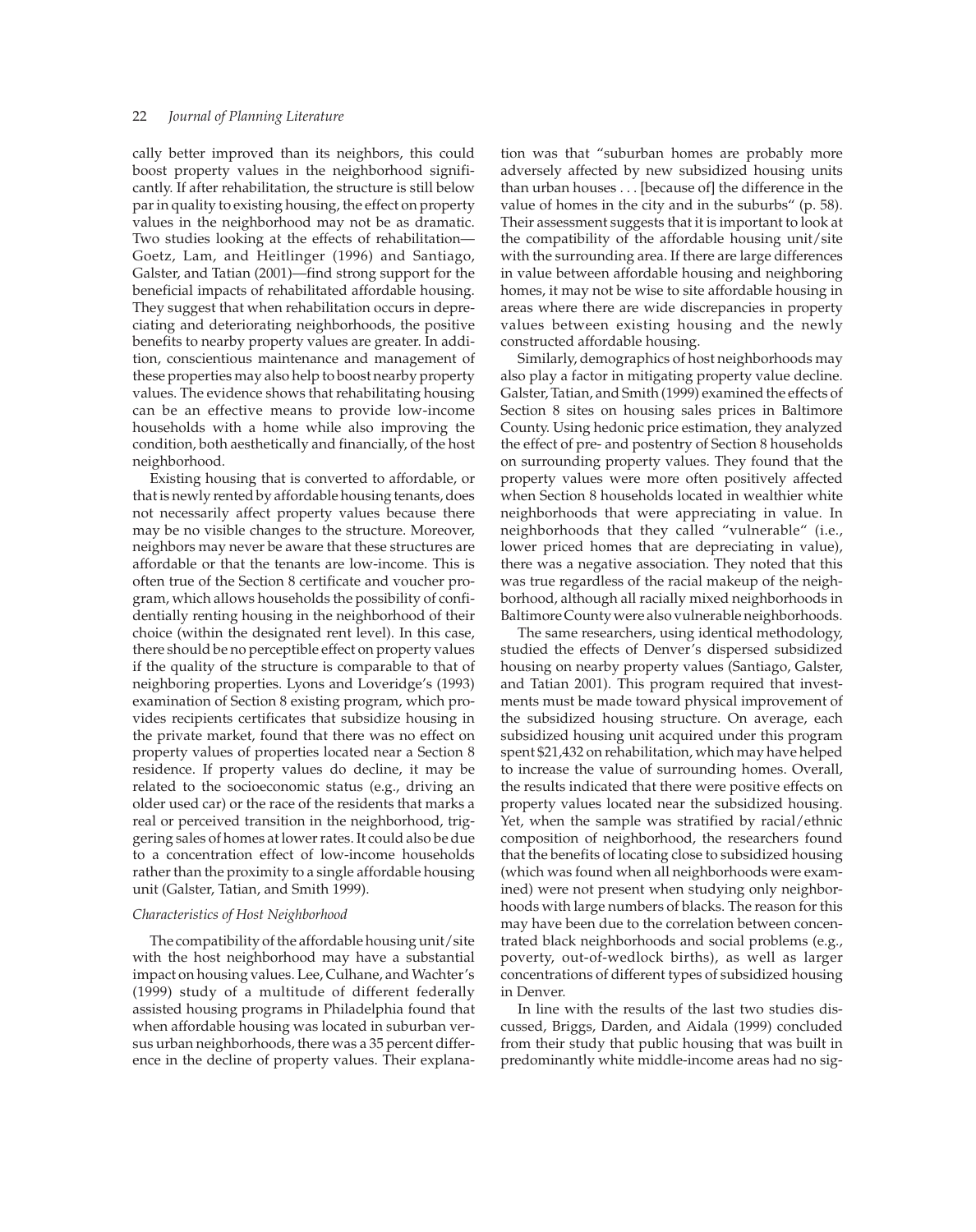nificant effect on property values. The authors analyzed housing sales data before and after occupancy of seven newly constructed public housing developments that were built between 1990 and 1993. The design of the structures and traits of occupants were the same for all seven developments, but the size, location, and political environments varied. One of the most interesting aspects of this study was that the issue of public housing construction in Yonkers, New York, the site of the study, was quite politically charged and highly contested. Furthermore, there were stark contrasts in demographics between the residents of the public housing developments and the surrounding neighbors. Public housing residents were primarily very-lowincome minorities (African American and Hispanic), while their neighbors were predominantly middleclass whites. The factors surrounding the construction of public housing, and the contrast between public housing residents and their neighbors, could have signaled "panic" sales in the area, but there appears to be no evidence that this occurred in the short run (for the three years of housing sales examined after occupancy of the sites). These positive outcomes may be a product of siting public housing in nondisadvantaged communities.

## *Dispersing Affordable Housing*

As the trend in federal housing policies continues to emphasize moving low-income and minority residents into more socially and economically advantaged neighborhoods, questions arise about the effect on property values. Galster, Tatian, and Smith (1999) analyzed the effect of Section 8 sites on price of housing sales located at three different distances: 500 feet, 501-1,000 feet, and 1,001-2,000 feet. They evaluated housing price trends before entrance of Section 8 voucher holder(s) and then how these trends might have changed after occupancy. Galster and colleagues found that, ceteris paribus, proximity to a Section 8 site was associated with greater housing values. Upon closer examination, when the data were disaggregated, they found that this was true under specific conditions. A positive association existed when there were few numbers of Section 8 households in the neighborhood. However, if the number of Section 8 households in any neighborhood reached a certain threshold (six or more within 500 feet), there was a downward shift in housing values. Thus, it would not be a wise policy decision to cluster affordable housing.

Lyons and Loveridge (1993) also found negative effects of clustering in their study of subsidized housing in Ramsey County, Minnesota. Their hedonic analysis revealed that an addition of one subsidized unit lowered the value of property located within a quarter-mile radius by \$21, whereas the siting of a subsidized housing project had a \$1,600 reduction on property values located within the same radius. This was a substantial reduction in property values when subsidized housing was clustered in an area.

Lee, Culhane, and Wachter's (1999) results for the effects of public housing and lower density scatteredsite public housing on property values revealed a slight negative relationship when controlling for neighborhood characteristics. Although public housing has been commonly found to have deleterious effects to host neighborhoods, it is surprising that scattered-site public housing does also. The intent of scattered-site public housing is to deconcentrate poverty and, therefore, reduce the negative effects on the host neighborhood. Lee and colleagues attributed the effects of lowered property values to the concentration of scattered-site public housing, suggesting that scattered site was perhaps not scattered enough. When larger-scale public housing (e.g., high-rise and large developments) was examined, there was surprisingly no statistically significant effect of size of public housing on property values. This is quite contrary to what would be expected.

#### MAKING SENSE OF THE RESULTS: GENERAL CONCLUSIONS

Studies from the last decade have exemplified sophisticated analysis in an attempt to answer the research question, "Does affordable housing affect nearby property values?" Any scholar would be hardpressed to provide a simple "yes" or "no" answer to this question. The answer lies in understanding the circumstances in which property values are more likely to be detrimentally affected, if they are at all. This understanding advances the scholarship beyond merely answering the question and moves toward providing effective policy solutions.

After forty years and seventeen studies, there are more unanswered questions about the relationship between affordable housing and property values now than ever before. In their desire to provide more affordable housing to those populations in need, there are many promoters of affordable housing who would like to say that neighboring property values do not decline. However, recent studies tell us that affordable housing can indeed lower property values. But, there is more to the story. The likelihood that property values will decline as a result of proximity to affordable housing increases when (1) the quality, design, and management of the affordable housing is poor; (2) affordable housing is located in dilapidated neighborhoods that contain disadvantaged populations (i.e., usually lowincome and predominantly minority); and (3) when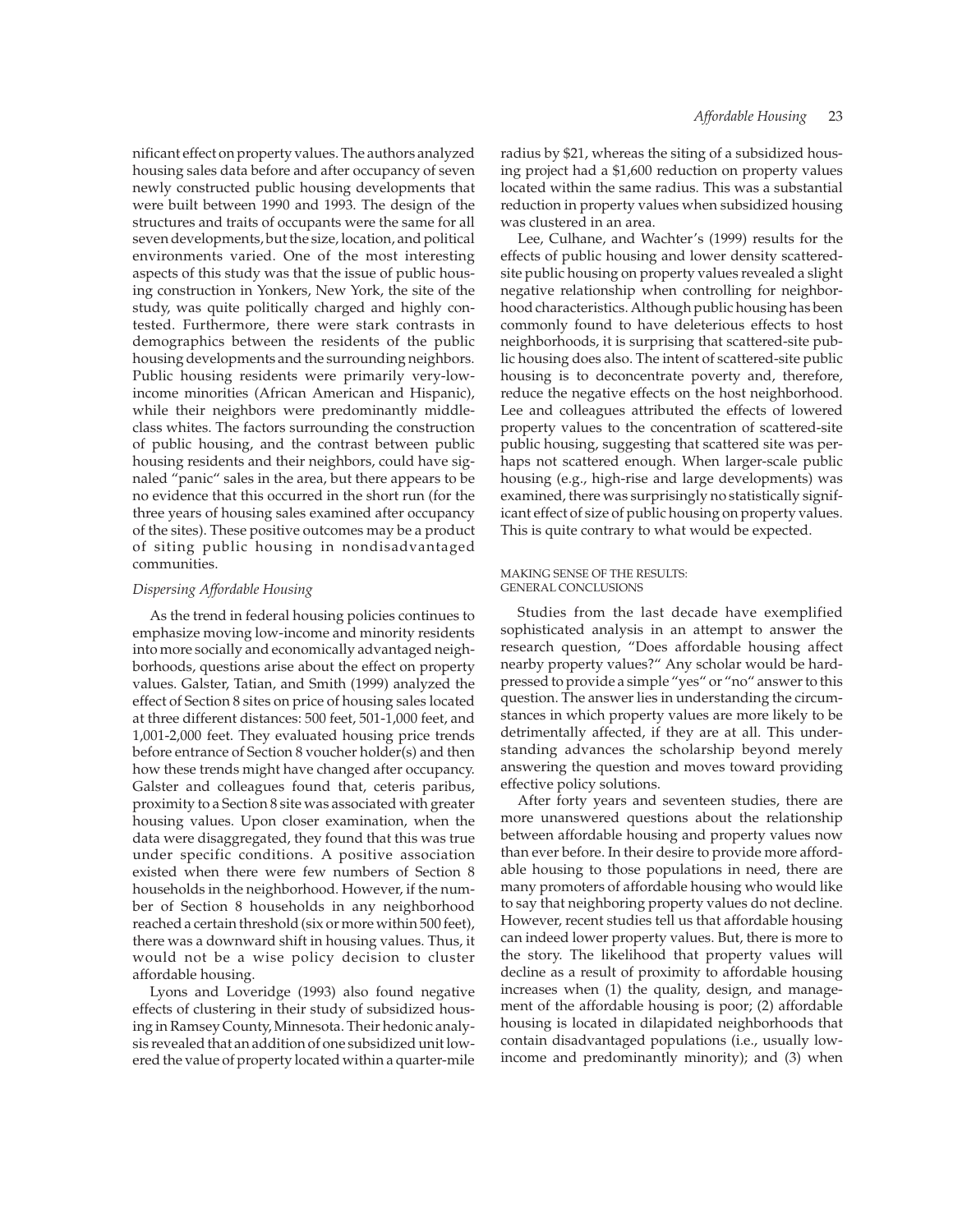affordable housing residents are clustered. In contrast, instances in which affordable housing appears to have no effect occur when (1) affordable housing is sited in healthy and vibrant neighborhoods, (2) the structure of the affordable housing does not change the quality or character of the neighborhood, (3) the management of affordable housing is responsive to problems and concerns, and (4) affordable housing is dispersed. Furthermore, the evidence reveals that rehabilitated housing always has beneficial outcomes for neighboring property values.

What can be gleaned from the literature can be summarized as follows:

- 1. *When negative effects exist, they are small*. The magnitude of the effect of affordable housing on property values is quite small when compared with other factors that influence property values.
- 2. *Characteristics about the affordable housing unit/site can lead to greater chances of property value decline*. When design and management are poor and the affordable housing is not compatible or comparable with the host neighborhood, this can lead to a reduction in nearby property values.
- 3. *Neighborhood composition is important*. Negative effects on property values are more likely to occur when affordable housing is clustered and located in disadvantaged and declining neighborhoods.
- 4. *More studies are needed*. The limited number of methodologically sound studies only enable tentative conclusions to be made. More studies of this nature, in a broader range of regions in the country, may provide more conclusive evidence.

# FUTURE RESEARCH

It is evident from the review of the literature that much progress has been made in the last decade toward understanding the impact of affordable housing on property values, but there is still a need for further research. The second wave of studies (multiple regression of hedonistic price models) addressed the issue of controlling for neighborhood characteristics and conditions, which was a limiting factor in the first wave of studies. Yet the other two concerns raised in the firstwave studies, pre- and postanalysis of affordable housing entry and limited geographic scope, were not adequately addressed in the latter studies. There were three later studies that included pre- and postmeasurements of property values, but they looked at different types of affordable housing. Galster, Tatian, and Smith (1999) examined entry of Section 8 households; Briggs, Darden, and Aidala (1999) looked at the development of new public housing; and Santiago, Galster, and Tatian (2001) studied rehabilitated housing. Future studies should provide housing trend data before and after the siting of affordable housing in order to determine whether the inclusion of affordable housing affects property values beyond the already existing trends.

The majority of study sites were located in older, northeastern cities. It would be interesting to see if similar patterns exist in newer places in the west and south. Although a national study would be ideal, it is likely not feasible. A more realistic approach might be to compare the same housing programs or policies in a number of different cities.

Only a few of these studies analyzed the role of racial/ethnic factors in association with affordable housing and property values. Galster, Tatian, and Smith (1999) were the only ones to look at racial effects, examining the relationship between Section 8 head of household and property values. This study attempted to determine whether the race of the Section 8 head of household relative to the racial composition of the U.S. census block group affected property values. They found that there was no significant effect. The block group racial composition may not have provided enough detailed information on the changing racial makeup of the neighborhood. It may have been that the change in racial makeup over time, not the current racial composition, triggered housing price effects due to real (e.g., increased crime) or perceived (racial discrimination against minorities by whites) changes to the neighborhood. A richer understanding of the relationship between Section 8 householders, race, and property values might look at race of the home seller, race of buyer, race of Section 8 household, and the changing racial makeup of the neighborhood over time. This would enable researchers to determine whether the race of a Section 8 household, along with the changing racial composition of the neighborhood, affects housing prices. Moreover, researchers can examine whether increased concentration of racial minorities due to Section 8 concentration is producing a "white flight" effect that consequently affects property values. There is a related stream of literature looking at the relationship between racially transitioning neighborhoods and property values that is not discussed here but is relevant to these concerns.<sup>6</sup>

It is necessary for policy makers to understand the relationship between socioeconomic status, race, affordable housing, and property values to craft better policies. If there are "real" deleterious effects of concentrating affordable housing residents, then local housing authorities must do a better job at siting affordable housing in economically and racially integrated neighborhoods. If housing prices are affected because whites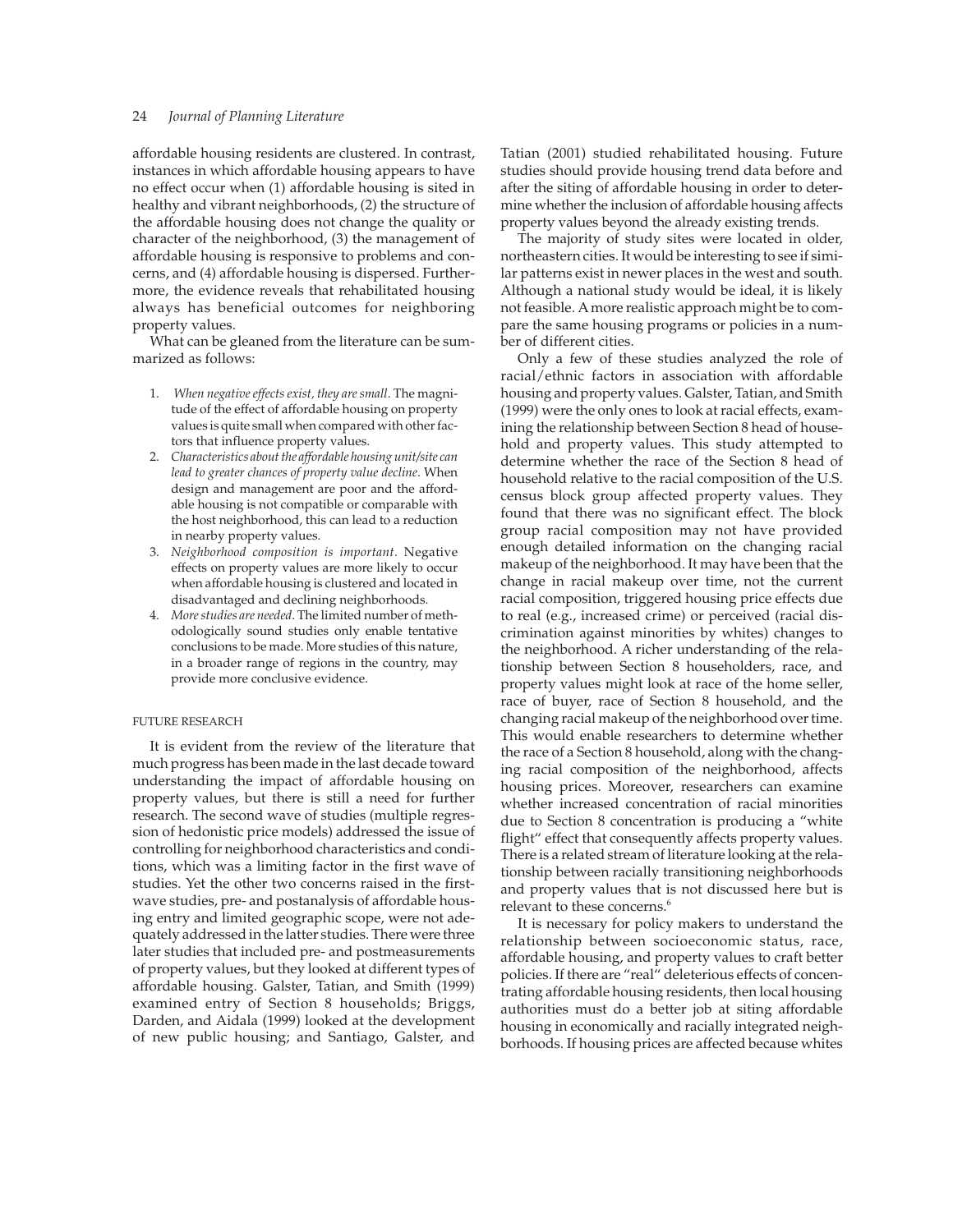believe that the neighborhood is in decline due to perceived but false notions about the class and race of the Section 8 householder, then public education may prove a useful tool toward acceptance of Section 8 households.

All the work on this topic thus far have used quantitative methodologies. Future work on this topic might employ qualitative techniques to provide deeper insights into the reasons why different types of affordable housing might signal price changes in property values that are nearby. Does price decline because of the structure or because of the tenants of affordable housing? What are the reasons homeowners are willing to sell their homes at lower prices? Is it because they predict negative changes to the neighborhood? Are these predictions real or perceived? These are all questions that may be better answered using qualitative research, such as case studies of neighborhoods and in-depth interviews with buyers and sellers to understand the motives for their actions.

Finally, because of the variation in the different types of affordable housing studied (e.g., newly constructed, rehabilitated, and existing), there is a need for more studies on each of these types to understand their differential effects. More attention should be paid to different community attitudes toward these different types of affordable housing.

#### **NOTES**

1. There are several studies in this review that have analyzed senior housing as one of several types of affordable housing that are analyzed; however, the results for senior housing will not be discussed in this review.

2. Annotated bibliographies can be found for these studies; see Martinez (1988) and Matulef (1988).

3. There were two studies that employed multiple regression techniques to control for important variables that may influence property values. Their results showed conflicting evidence: Warren, Aduddell, and Tatalovich (1983) found that affordable housing had a slight positive effect on property values, while the results from Guy, Hysom, and Ruth (1985) revealed negative consequences on property values located near below-market interest rate housing. The latter study was one of the first to suggest that affordable housing was detrimental to property values.

- 4. With the exception of the study by Guy, Hysom, and Ruth (1985).
- 5. For a detailed explanation of hedonic modeling, see Rosen (1974).

6. See, for example, Weaver (1948), Abrams (1955), Gillette (1957), Laurenti (1960), Palmore and Howe (1962), Ladd (1962), Downings (1970), Phares (1971), Mullendore and Cooper (1972), Berry (1976), Rent and Lord (1978), Chambers (1992), and Harris (1999).

#### **REFERENCES**

Abrams, Charles. 1955. *Forbidden neighbors*. New York: Harper.

Babb, Carol, Louis Pol, and Rebecca Guy. 1984. The impact of federallyassisted housing on single housing sales: 1970-1980. *Mid-South Business Journal* 4 (3): 13-17.

- Baird, Jeffrey. 1980. The effects of federally subsidized low-income housing on residential property values in suburban neighborhoods. Northern Virginia Board of Realtors Research Grant.
- Basolo, Victoria. 1999. Passing the housing baton in the U.S.: Will cities take the lead? *Housing Studies* 4:433-52.
- Berry, Brian. 1976. Ghetto expansion and single family housing prices: Chicago, 1968-1972. *Journal of Urban Economics* 3:397-423.
- Briggs, Xavier de, Joe T. Darden, and Angela Aidala. 1999. In the wake of desegregation: Early impacts of scattered-site public housing on neighborhoods in Yonkers, New York. *Journal of the American Planning Association* 65 (1): 27-49.
- California Planning Roundtable. 1993. *Myths and facts about affordable housing and high density housing*. Sacramento: California Department of Housing and Community Development.
- Chambers, Daniel N. 1992. The racial housing price differential and racially transitional neighborhoods. *Journal of Urban Economics* 32:214-32.
- Cummings, Paul M., and John D. Landis. 1993. Relationships between affordable housing development and neighboring property values. Working Paper 599, ed. University of California at Berkeley, Institute of Urban and Regional Development.
- De Salvo, Joseph. 1974. Neighborhood upgrading effects of middleincome housing projects in New York City. *Journal of Urban Economics* 1 (3): 269-77.
- Downings, Paul B. 1970. Estimating residential land value by multivariate. In *The assessment of land value*, edited by D. M. Holland. Madison: University of Wisconsin Press.
- Downs, Anthony. 1992. Creating more affordable housing. *Journal of Housing* 49 (4): 174-83.
- Finkel, Meryl, Carissa G. Climaco, Paul R. Elwood, Judith D. Feins, Gretchen Locke, and Susan J. Popkin. 1996. *Learning from each other: New ideas for managing the Section 8 certificate and voucher programs*. Washington, DC: U.S. Department of Housing and Urban Development.
- Galster, George C., Peter Tatian, and Robin Smith. 1999. The impact of neighbors who use Section 8 certificates on property values. *Housing Policy Debate* 10 (4): 879-917.
- Gillette, Thomas. 1957. Astudy of the effects of Negro invasion on real estate values.*American Journal of Economics and Sociology* 16:151-74.
- Goetz, Edward G., Hin Kim Lam, and Anne Heitlinger. 1996. *There goes the neighborhood? The impact of subsidized multi-family housing on urban neighborhoods*. Minneapolis-St. Paul: University of Minnesota, Center for Urban and Regional Affairs.
- Guy, Donald, John L. Hysom, and Stephen R. Ruth. 1985. The effect of subsidized housing on values of adjacent housing. *American Real Estate and Urban Economics Association* 13 (4): 378-87.
- Harris, David R. 1999 "Property values drop when blacks move in, because . . .": Racial and socioeconomic determinants of neighborhood desirability. *American Sociological Review* 64:461-79.
- Ladd, William. 1962. The effect of integration on property values. *American Economic Review* 52:801-8.
- Landis, John, Vicki Elmer, and Matthew Zook. 2002. The new economy and housing market: Fast and furious—but different? *Housing Policy Debates* 13 (2): 233-73.
- Laurenti, Luigi. 1960. *Property value and race*. Berkeley: University of California Press.
- Lee, Chang-Moo, Dennis P. Culhane, and Susan M. Wachter. 1999. The differential impacts of federally assisted housing programs on nearby property values: A Philadelphia case study. *Housing Policy Debate* 10 (1): 75-93.
- Lyons, Robert F. and Scott Loveridge. 1993. An hedonic estimation of the effect of federally subsidized housing on nearby residential property values. Staff Paper P93-6, University of Minnesota at Minneapolis-St. Paul, Department of Agricultural and Applied Economics.